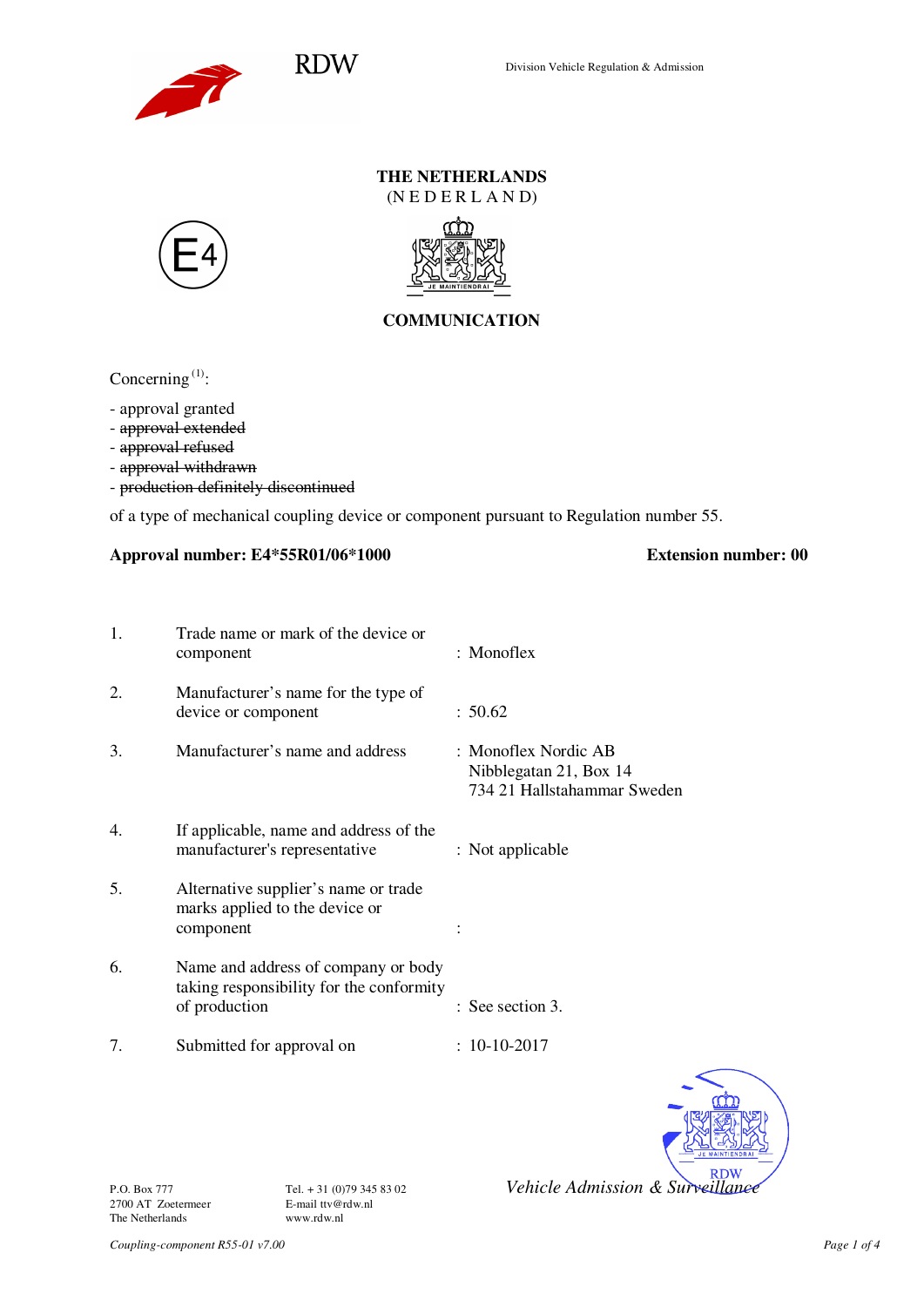## **Approval number: E4\*55R01/06\*1000 Extension number: 00**

- 8. Technical service responsible for conducting approval tests : RDW P.O. Box 777 2700 AT Zoetermeer, The Netherlands.
- 9. Brief description :
- 9.1. Type and class of device or component : Non-standard miscellaneous coupling device , S
- 9.2. Characteristic values :
- 9.2.1. Primary values:

| ∸                                                 |                          | $\mathbf{v}_c$           |                          | ັ   |
|---------------------------------------------------|--------------------------|--------------------------|--------------------------|-----|
| (kN)                                              | tonnes                   | kN                       | (LN)<br>ΔU,              | (kg |
| $\sim$<br>$\Omega$<br>$\triangle$ $\vee$ $\cdots$ | $\overline{\phantom{0}}$ | $\overline{\phantom{0}}$ | $\overline{\phantom{0}}$ | 140 |

Alternative values:

|                          | -<br>-                   | ്ര<br>$\tilde{\phantom{a}}$ | -                        | ັ                        |
|--------------------------|--------------------------|-----------------------------|--------------------------|--------------------------|
| $1-N$<br>'M              | tonnes                   | kN                          | LNT<br>w                 | kg                       |
| $\overline{\phantom{0}}$ | $\overline{\phantom{0}}$ | $\overline{\phantom{0}}$    | $\overline{\phantom{0}}$ | $\overline{\phantom{0}}$ |

9.3. For class A mechanical coupling devices or components, including towing brackets:

|      | Vehicle manufacturer's maximum<br>permissible vehicle mass                                                                                                                                      | : Not applicable, D-value calculated with 5000 kg              |
|------|-------------------------------------------------------------------------------------------------------------------------------------------------------------------------------------------------|----------------------------------------------------------------|
|      | Distribution of maximum permissible<br>vehicle mass between the axles                                                                                                                           | : Front axle Not applicable kg, Rear axle Not<br>applicable kg |
|      | Vehicle manufacturer's maximum<br>permissible towable trailer mass                                                                                                                              | : 3500 kg                                                      |
|      | Vehicle manufacturer's maximum<br>permissible static mass on coupling ball : 140 kg                                                                                                             |                                                                |
|      | Maximum mass of the vehicle, with<br>bodywork, in running order, including<br>coolant, oils, fuel, tools and spare<br>wheel (if supplied) but not including<br>driver                           | : Not applicable kg                                            |
|      | Loading condition under which the<br>tow ball height of a mechanical<br>coupling device fitted to category<br>$M1^{(2)}$ vehicles is to be measured – see<br>paragraph 2 of annex 7, appendix 1 | : Mass according to Annex 7 - Appendix 1, section<br>2.1       |
| 9.4. | For class B coupling heads, is the<br>coupling head intended to be fitted to<br>an unbraked O1 trailer                                                                                          | : $\frac{Yes}{P}$ not applicable <sup>(1)</sup>                |
|      |                                                                                                                                                                                                 | <b>RDW</b>                                                     |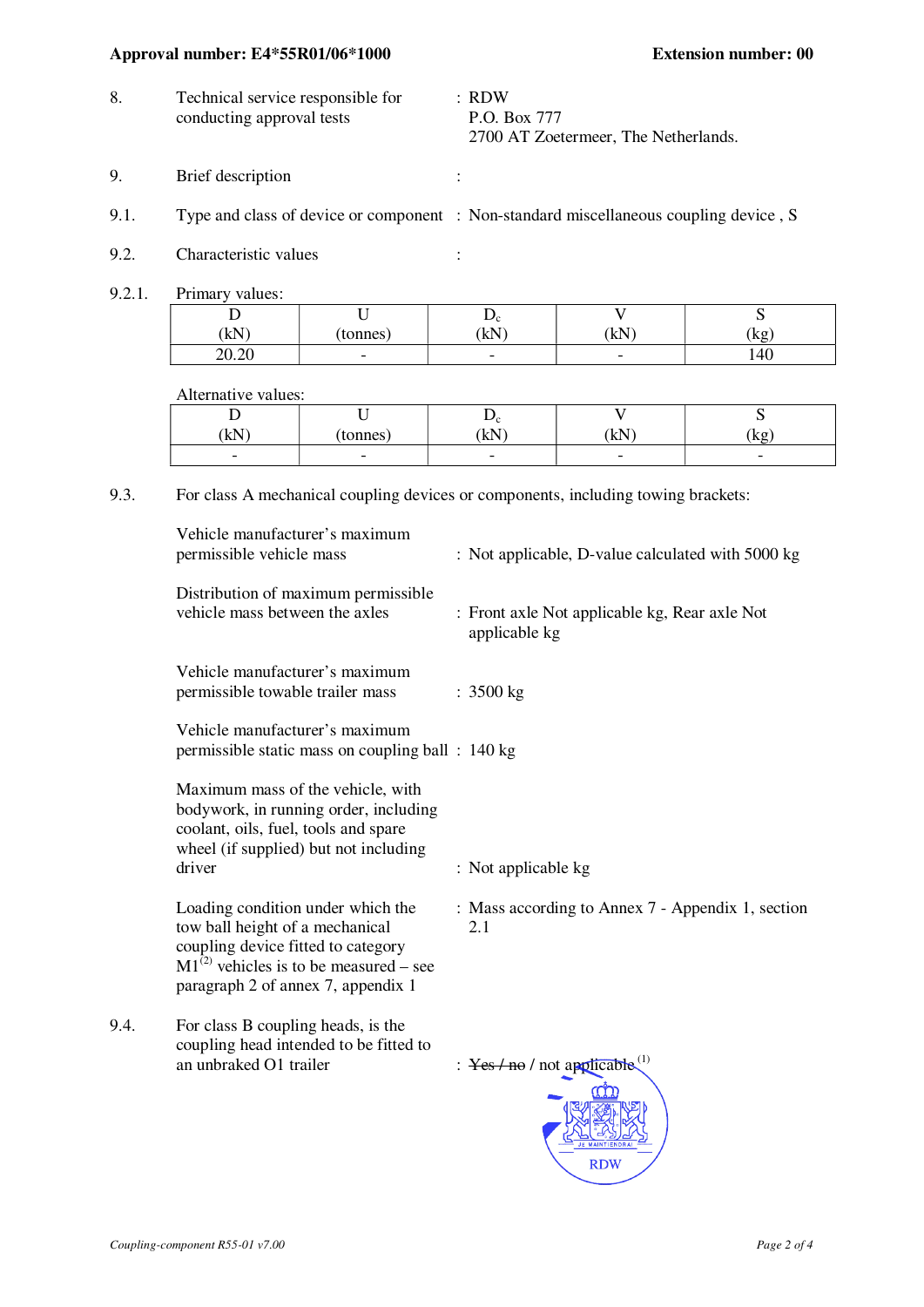#### **Approval number: E4\*55R01/06\*1000 Extension number: 00**

- 10. Instructions for the attachment of the coupling device or component type to the vehicle and photographs or drawings of the mounting points (see Annex2, Appendix 1) given by the vehicle manufacturer : See documentation.
- 11. Information on the fitting of any special reinforcing brackets or plates or spacing components necessary for the attachment of the coupling device or component (see Annex 2, Appendix 1): See fitting instructions.
- 12. Additional information where the use of the coupling device or component is restricted to special types of vehicles – see annex 5, paragraph 3.4.: See fitting instructions.
- 13. For Class K hook type couplings, details of the drawbar eyes suitable for use with the particular hook type : Not applicable

| 14. | Date of test report                 | $: 15 - 11 - 2017$       |
|-----|-------------------------------------|--------------------------|
| 15. | Number of test report               | : RDW-55R-0061553        |
| 16. | Approval mark position              | : On type plate          |
| 17. | Reason(s) for extension of approval | : Not applicable         |
| 18. | Approval                            | : granted/extended/refus |
| 19. | Place                               | : Zoetermeer             |
| 20. | Date                                | : $15 - 11 - 2017$       |
| 21. | Signature                           | $\ddot{\cdot}$           |

A. Nijland